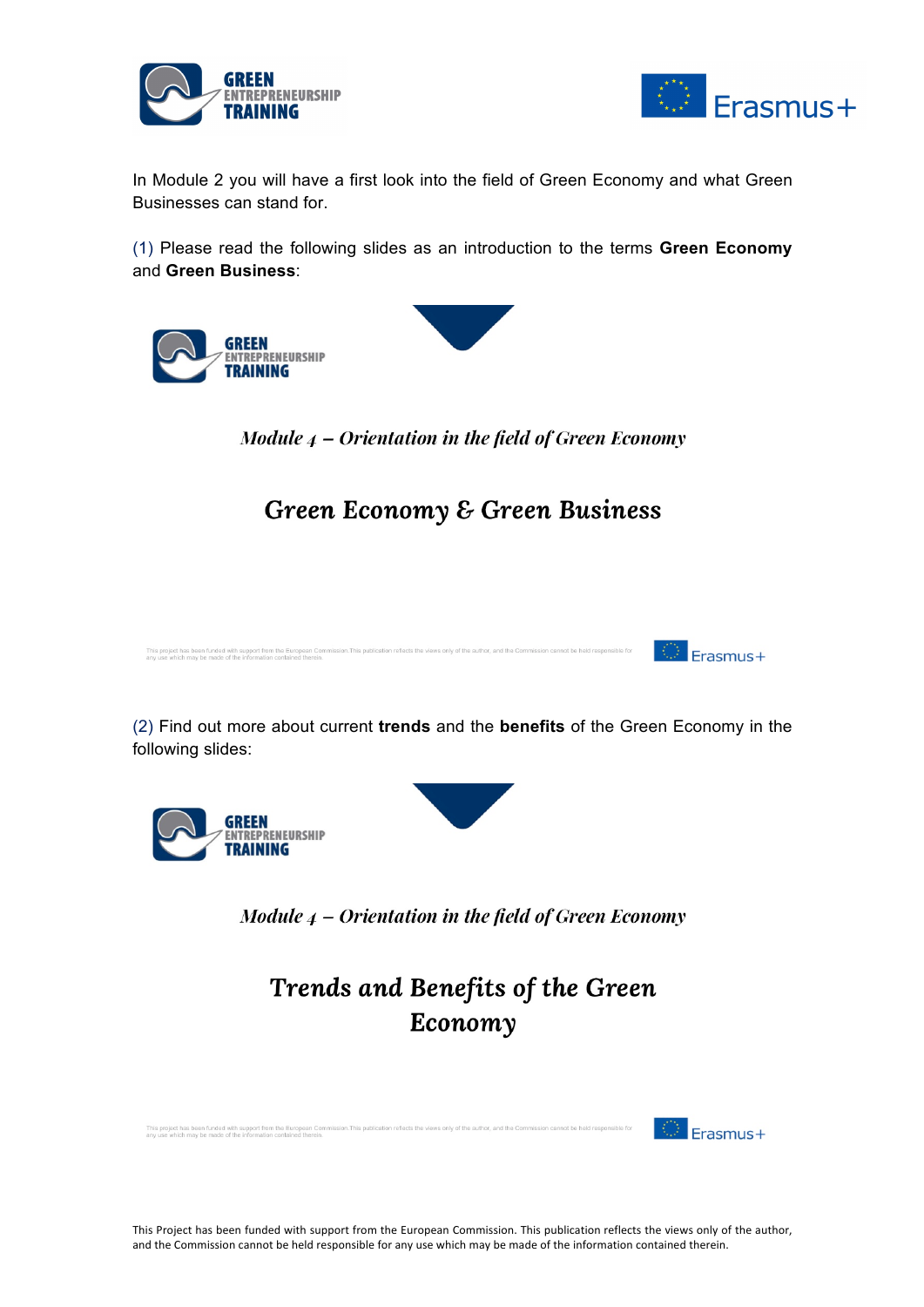



(3) Please watch this PowerPoint presentation video on the different possible **ways to green a business**:





## Opportunities of greening business processes

This project has been funded with support from the European Commission. This publication reflects the views only of the author, and the Con<br>any use which may be made of the information contained therein  $\frac{1}{2}$  Frasmus+

(4) Please have a look at following PowerPoint slides regarding the chosen lesson tool for the counterpart of the curriculum - the **PESTEL Analysis**:



Module  $4$  – Orientation in the field of Green Economy

**Lesson Tool: PESTEL Analysis** 

ion cannot be held responsible for This project has been funded with support from the European Commission. This publication reflects the views only of the author, and the Com<br>any use which may be made of the information contained therein.

Frasmus+

(5) **Exercise:** Please draft a PESTEL Analysis of your own. Chose a company of your choice and complete the PESTEL Analysis for this company.